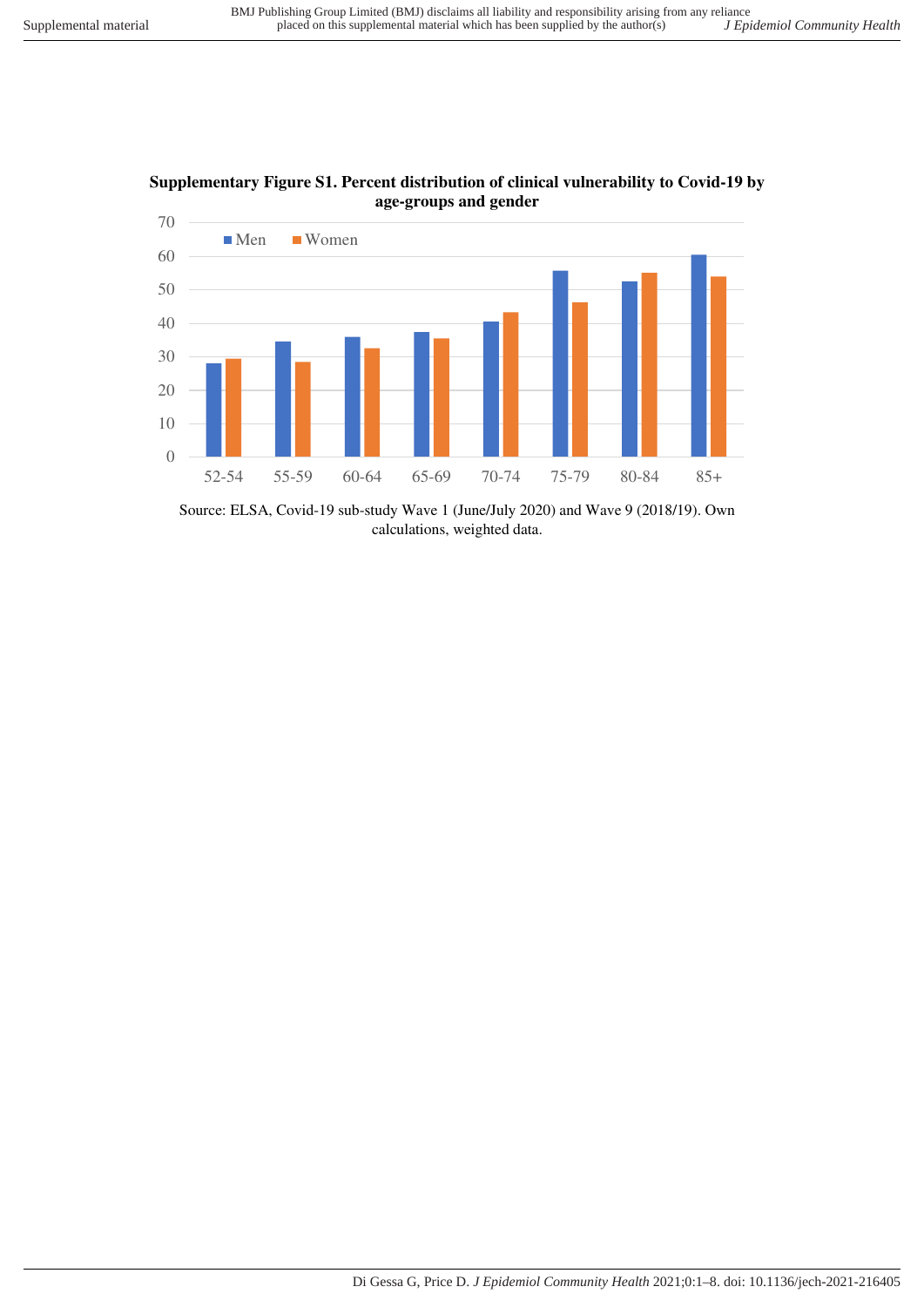| Supplementary Table S1. Fully adjusted ORs (with 95% Confidence Intervals -CIs) for  |
|--------------------------------------------------------------------------------------|
| the relationship between socio-economic and demographic characteristics and clinical |
| vulnerability during the Covid-19 pandemic                                           |

|                          |           | <b>Unadjusted</b> | <b>Fully adjusted</b> |              |  |
|--------------------------|-----------|-------------------|-----------------------|--------------|--|
|                          |           | <b>Model</b>      | <b>Model</b>          |              |  |
|                          | <b>OR</b> | 95% CIs           | <b>OR</b>             | 95% CIs      |  |
| 52-59                    | 0.52      | (0.43; 0.63)      | 0.43                  | (0.35; 0.55) |  |
| 60-69                    | 0.64      | (0.55; 0.76)      | 0.61                  | (0.51; 0.72) |  |
| 70-79                    | Ref       |                   | Ref                   |              |  |
| 80 and older             | 1.47      | (1.23; 1.75)      | 1.29                  | (1.07; 1.55) |  |
| Female                   | 0.94      | (0.82; 1.08)      | 0.81                  | (0.70; 0.94) |  |
| Non white                | 1.62      | (1.14; 2.31)      | 1.57                  | (1.05; 2.34) |  |
| Married/Partnered        | Ref       |                   | Ref                   |              |  |
| No Partner               | 1.50      | (1.30; 1.74)      | 1.15                  | (0.95; 1.40) |  |
| N people in Household    |           |                   | 1.04                  | (0.94; 1.16) |  |
| Education: high          | Ref       |                   | Ref                   |              |  |
| Medium                   | 1.49      | (1.25; 1.78)      | 1.28                  | (1.06; 1.55) |  |
| Low                      | 2.56      | (2.10; 3.13)      | 1.65                  | (1.32; 2.07) |  |
| Highest wealth quintile  | Ref       |                   | Ref                   |              |  |
| 4th                      | 1.26      | (1.03; 1.54)      | 1.09                  | (0.88; 1.35) |  |
| 3rd                      | 1.64      | (1.34; 2.00)      | 1.31                  | (1.05; 1.62) |  |
| 2nd                      | 2.07      | (1.66; 2.57)      | 1.54                  | (1.21; 1.96) |  |
| Lowest                   | 2.62      | (2.07; 3.31)      | 2.30                  | (1.76; 3.01) |  |
| Income                   | 0.82      | (0.77; 0.87)      | 0.93                  | (0.89; 0.98) |  |
|                          |           |                   |                       |              |  |
| <b>Total Respondents</b> | 5,585     |                   | 5,402                 |              |  |

Source: ELSA, Covid-19 Substudy Wave 1 (June/July 2020) and Wave 9 (2018/19). Own calculations, weighted data. Results in bold are significant at a 5% level.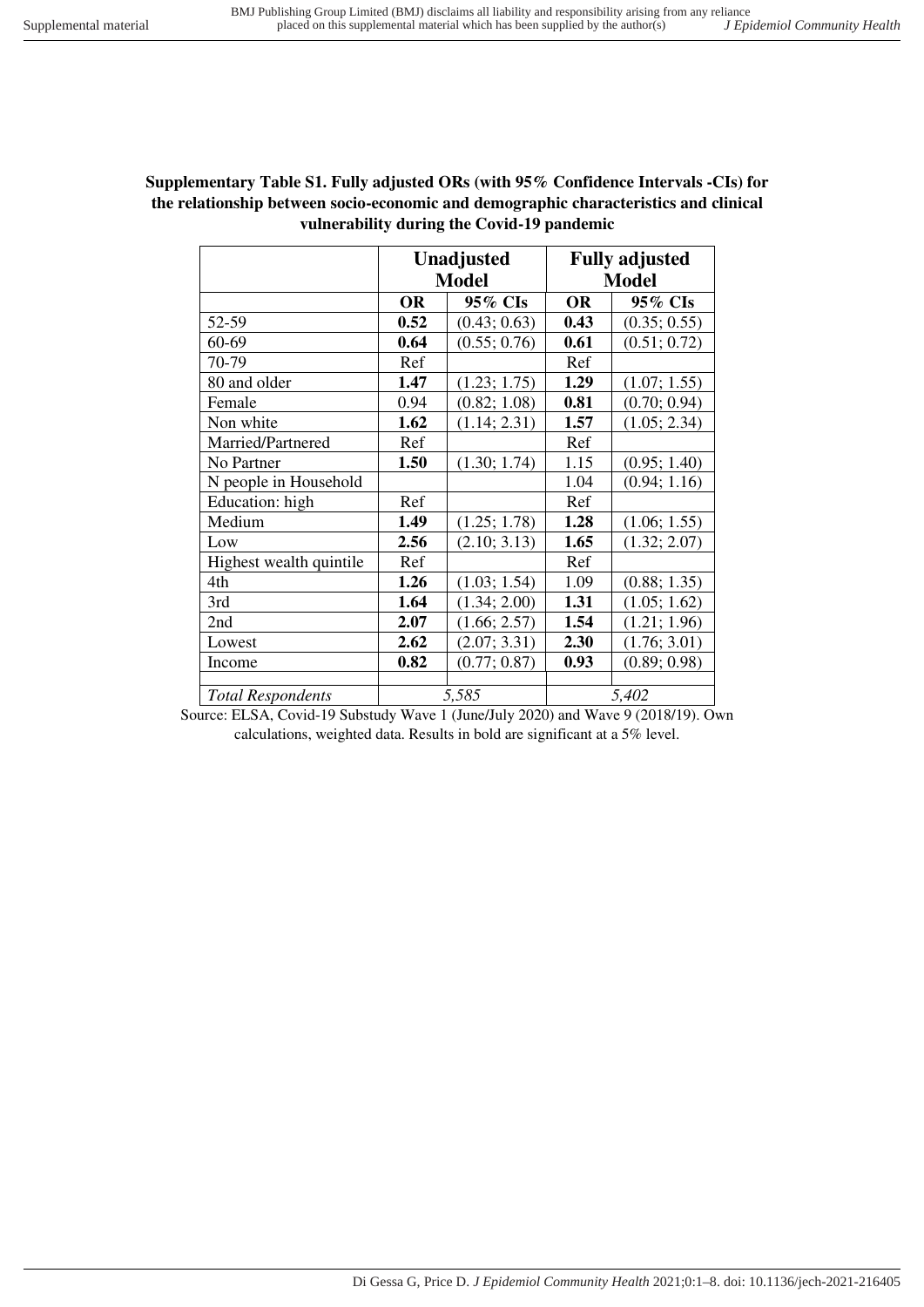|                | <b>Poor SRH</b> | <b>Physical</b><br>inactive | <b>Depressed</b> | $QoL+$<br>$(CASP-12)$ | Happiness <sup>+</sup> | Satisfaction <sup>+</sup> | Anxiety <sup>+</sup> |
|----------------|-----------------|-----------------------------|------------------|-----------------------|------------------------|---------------------------|----------------------|
| <b>Model A</b> |                 |                             |                  |                       |                        |                           |                      |
|                | $3.61***$       | $2.81$ <sup>***</sup>       | $2.09***$        | $-2.43***$            | $-0.37***$             | $-0.57***$                | $-0.50***$           |
| CV             | [3.04, 4.28]    | [2.33, 3.39]                | [1.71, 2.55]     | $[-2.89, -1.98]$      | $[-0.53,-0.21]$        | $[-0.74,-0.39]$           | $[-0.70,-0.29]$      |
| <b>Model B</b> |                 |                             |                  |                       |                        |                           |                      |
| 50-59, not CV  | $0.66*$         | $0.62^*$                    | 1.06             | 0.116                 | $-0.457***$            | $-0.270*$                 | $-0.497***$          |
|                | [0.45, 0.95]    | [0.41, 0.96]                | [0.73, 1.55]     | $[-0.53, 0.76]$       | $[-0.69,-0.22]$        | $[-0.51,-0.03]$           | $[-0.81,-0.18]$      |
|                | 0.91            | 0.81                        | 1.00             | $0.555*$              | $-0.141$               | $-0.113$                  | $-0.007$             |
| 60-69, not CV  | [0.67, 1.22]    | [0.57, 1.15]                | [0.72, 1.38]     | [0.07, 1.04]          | $[-0.32, 0.04]$        | $[-0.30, 0.08]$           | $[-0.24, 0.23]$      |
| 70-79, not CV  | Ref.            | Ref.                        | Ref.             | Ref.                  | Ref.                   | Ref.                      | Ref.                 |
|                | $1.63***$       | $4.23***$                   | 1.27             | $-1.636***$           | $-0.067$               | $-0.082$                  | 0.021                |
| 80+, not CV    | [1.15, 2.30]    | [2.96, 6.05]                | [0.84, 1.91]     | $[-2.38,-0.89]$       | $[-0.34, 0.21]$        | $[-0.37, 0.21]$           | $[-0.34, 0.38]$      |
|                | $2.57***$       | $1.66*$                     | $2.45***$        | $-2.047**$            | $-0.842***$            | $-1.006***$               | $-0.767**$           |
| 50-59, CV      | [1.76, 3.75]    | [1.06, 2.60]                | [1.62, 3.71]     | $[-3.27,-0.83]$       | $[-1.25, -0.44]$       | $[-1.46,-0.55]$           | $[-1.30,-0.23]$      |
|                | $3.57***$       | $3.07***$                   | $2.56***$        | $-2.423***$           | $-0.545***$            | $-0.771$ ***              | $-0.894***$          |
| 60-69, CV      | [2.72, 4.69]    | [2.21, 4.25]                | [1.86, 3.51]     | $[-3.12,-1.73]$       | $[-0.79,-0.30]$        | $[-1.04, -0.50]$          | $[-1.23,-0.56]$      |
| 70-79, CV      | $3.87***$       | $3.33***$                   | $1.78***$        | $-2.196***$           | $-0.347***$            | $-0.287**$                | $-0.269$             |
|                | [3.02, 4.96]    | [2.47, 4.47]                | [1.32, 2.40]     | $[-2.76,-1.63]$       | $[-0.55,-0.15]$        | $[-0.49,-0.08]$           | $[-0.55, 0.01]$      |
| $80+$ , CV     | $3.48***$       | $6.41***$                   | $1.55^*$         | $-3.711***$           | $-0.391**$             | $-0.621***$               | $-0.401*$            |
|                | [2.56, 4.72]    | [4.57, 9.01]                | [1.08, 2.25]     | $[-4.49,-2.93]$       | $[-0.66, -0.12]$       | $[-0.93,-0.31]$           | $[-0.79,-0.01]$      |
| Obs            | 5318            | 5406                        | 5311             | 5005                  | 4836                   | 4954                      | 4914                 |

**Supplementary Table S2. Fully adjusted ORs and β coefficients [with 95% Confidence Intervals] for the pre-pandemic relationship between clinical vulnerability to Covid-19 (CV) and health, controlling for socio-economic and demographic characteristics.** 

Source: ELSA, Covid-19 Substudy Wave 1 (June/July 2020) and Wave 9 (2018/19). All models controls for gender, ethnicity, partnership status, number of respondents in the household, education, wealth quintiles, income, and (Model A only) age-groups. Notes: SRH= Self-Rated Health; + Asked in the selfreported questionnaire. All continuous measures are coded such that higher values mean better outcomes. Values in brackets show the 95% confidence intervals. \*  $p \le 0.05$ , \*\*  $p \le 0.01$ , \*\*\*  $p \le 0.001$ . Own calculations, weighted data.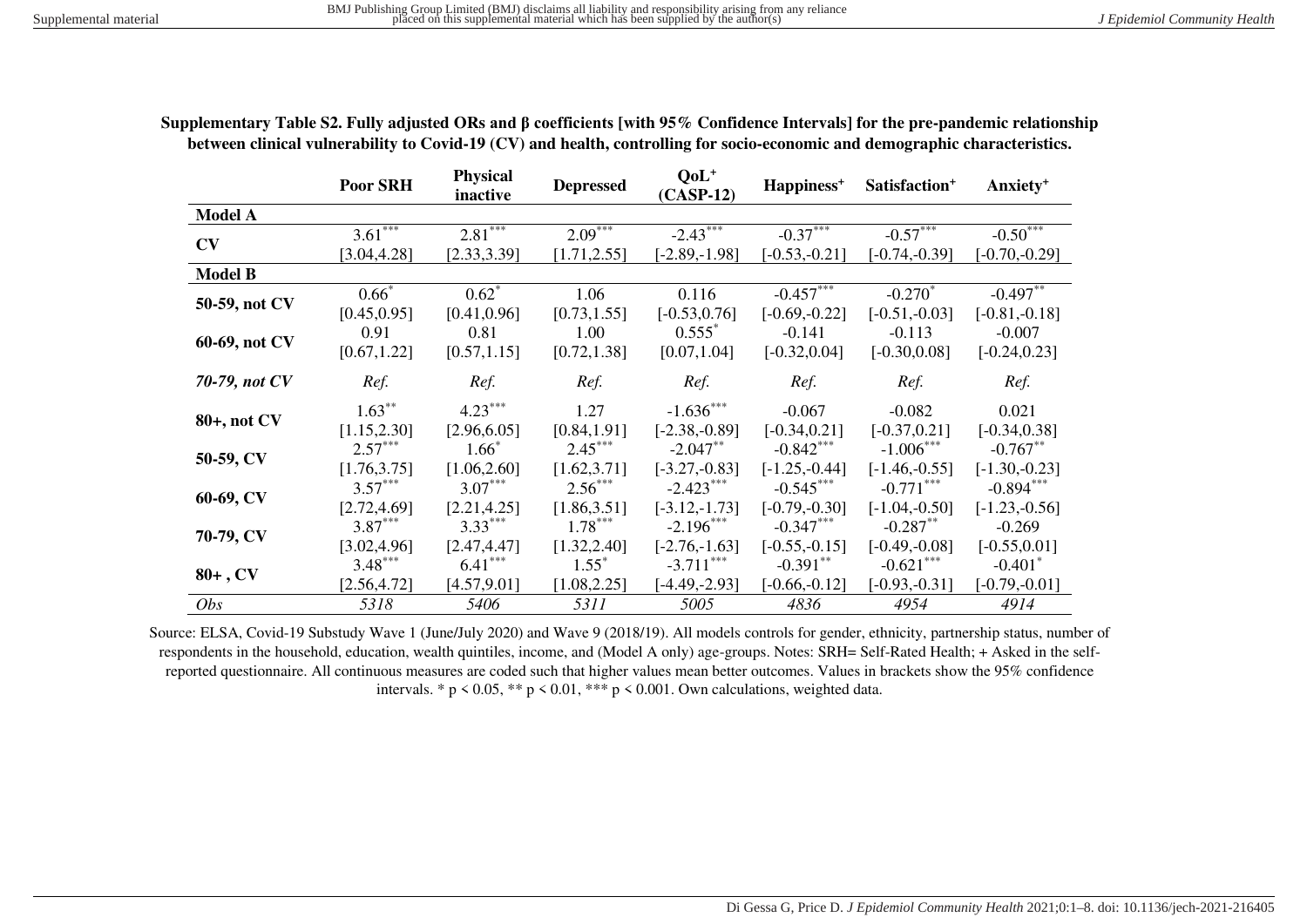|                | <b>Voluntary</b><br>work  | <b>High</b><br>Loneliness <sup>+</sup> | < weekly<br>contacts<br>$(phone)^+$ | $\langle$ weekly<br>contacts<br>$(text/email)^+$ | <b>Received</b><br>formal help <sup>^</sup> |
|----------------|---------------------------|----------------------------------------|-------------------------------------|--------------------------------------------------|---------------------------------------------|
| <b>Model A</b> |                           |                                        |                                     |                                                  |                                             |
| CV             | 0.91                      | $1.45***$                              | 1.11                                | 0.98                                             | $1.97***$                                   |
|                | [0.77, 1.07]              | [1.20, 1.76]                           | [0.94, 1.32]                        | [0.82, 1.16]                                     | [1.10, 1.83]                                |
| <b>Model B</b> |                           |                                        |                                     |                                                  |                                             |
| 50-59, not CV  | $0.40^{***}$              | $1.53*$                                | 0.80                                | $0.36***$                                        | $0.24$ <sup>**</sup>                        |
|                | [0.30, 0.54]              | [1.10, 2.15]                           | [0.61, 1.04]                        | [0.27, 0.48]                                     | [0.08, 0.71]                                |
| 60-69, not CV  | $0.68***$                 | 1.30                                   | 1.01                                | $0.57***$                                        | $0.18***$                                   |
|                | [0.55, 0.85]              | [0.97, 1.73]                           | [0.81, 1.24]                        | [0.46, 0.71]                                     | [0.07, 0.43]                                |
| 70-79, not CV  | Ref.                      | Ref.                                   | Ref.                                | Ref.                                             | Ref.                                        |
| 80+, not CV    | $0.72^*$<br>[0.54, 0.96]  | 1.03<br>[0.70, 1.51]                   | 0.77<br>[0.55, 1.08]                | $2.00***$<br>[1.45, 2.76]                        | $5.09***$<br>[3.01, 8.62]                   |
| 50-59, CV      | $0.38***$<br>[0.24, 0.61] | $1.83***$<br>[1.18, 2.85]              | 1.18<br>[0.80, 1.74]                | $0.36***$<br>[0.23, 0.56]                        | 1.15<br>[0.46, 2.87]                        |
| 60-69, CV      | $0.66***$<br>[0.51, 0.84] | $2.28***$<br>[1.70, 3.06]              | 1.08<br>[0.83, 1.41]                | $0.59***$<br>[0.45, 0.77]                        | 1.13<br>[0.60, 2.15]                        |
| 70-79, CV      | 0.88<br>[0.71, 1.09]      | $1.46***$<br>[1.11, 1.93]              | 0.88<br>[0.70, 1.11]                | 0.94<br>[0.75, 1.18]                             | 1.56<br>[0.93, 2.61]                        |
| $80+$ , CV     | $0.59***$                 | 1.33                                   | 0.84                                | $1.78***$                                        | $5.45***$                                   |
|                | [0.43, 0.82]              | [0.94, 1.88]                           | [0.60, 1.17]                        | [1.30, 2.45]                                     | [3.28, 9.05]                                |
| <i>Obs</i>     | 5318                      | 4996                                   | 4578                                | 4123                                             | 5471                                        |

**Supplementary Table S3. Fully adjusted ORs and β coefficients [with 95% Confidence Intervals] of the pre-pandemic relationship between clinical vulnerability to Covid-19 (CV) and social well-being, controlling for socio-economic and demographic characteristics.** 

Source: ELSA, Covid-19 Substudy Wave 1 (June/July 2020) and Wave 9 (2018/19). All models controls for gender, ethnicity, marital status, education, employment status, income, home tenure, wealth quintiles, and (Model A only) age-groups. Notes: \*Asked in the self-completion questionnaire. ^Only asked of respondents who reported at least one difficulty with ADLs, IADLs, or mobility tasks. Values in brackets show the 95% confidence intervals. \* p < 0.05, \*\*  $p \le 0.01$ , \*\*\*  $p \le 0.001$ . Own calculations, weighted data.